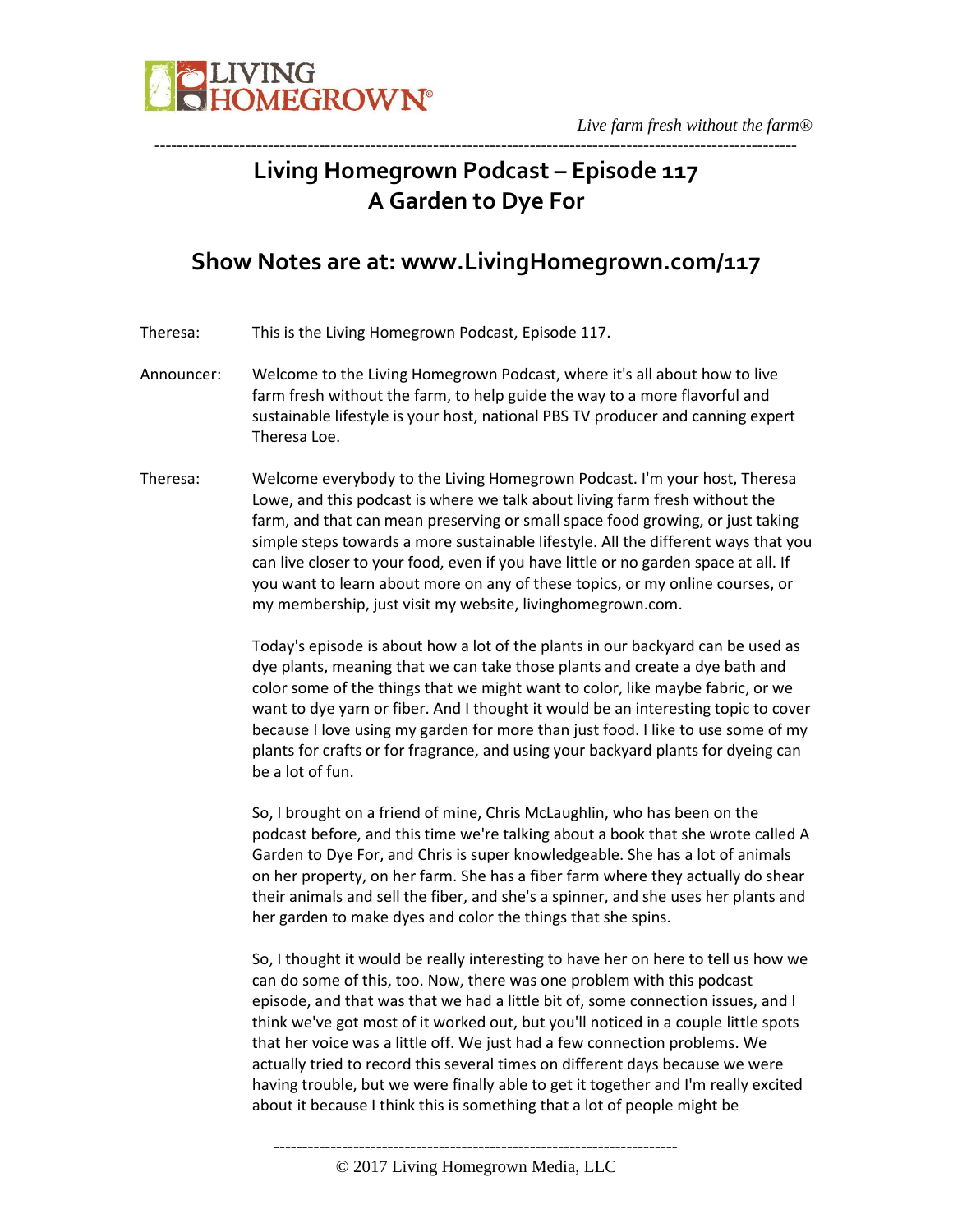

interested in doing, and you can dye anything from a silk scarf to Easter eggs. So, that's what we're gonna talk about today, and let me tell you a little bit about Chris.

-----------------------------------------------------------------------------------------------------------------

Chris McLaughlin is a northern California writer and author who's been gardening for over 35 years in every garden situation that she could think of. She's the author of six books, including A Garden to Dye For and Vertical Vegetable Gardening. Her current book on heirloom flowers will be released in May 2018 and I definitely am gonna have her back when that one comes out. Chris's work can be found in Hobby Farm Home Magazine, Urban Farm Magazine, The Heirloom Gardener, Mother Earth Living, Fine Gardening, and online she writes for a variety of gardening sites, including VegetableGardener.com, About.com, Fix.com, and From Scratch Magazine.

Chris and her family live on a flower and fiber farm in the northern California foothills where they grow flowers, fruit, and vegetables alongside their Angora goats. You can hunt her down at her personal website, Laughing Crow and Company. Now, to learn more about Chris, and her books, and anything else that we talk about on today's episode, just go to the show notes, and that's at LivingHomegrown.com/117. And I will have links to her website as well as her book and all the information that Chris talks about in this episode.

So, I just think it'll be interesting for you to learn how we can take the plants that we're growing and use them in new and different ways. So, with that, let me introduce you to Chris and our conversation all about A Garden to Dye For.

Hey, Chris. Thanks so much for coming on the show today.

- Chris: Hi, Theresa. Thanks for having me.
- Theresa: This is gonna be a fun topic because we've never talked about this before, but I had a couple requests from some listeners who wanted to know a little bit about using their garden for making dyes. And I knew the perfect person, you, for that, and I thought it would be a fun topic to cover.

Chris: Yeah.

- Theresa: Yeah. So, I guess we should start a little bit by having you tell everybody a little bit about what it is you do, 'cause you write about more than just dyeing plants. You write several different books. So, what is it that you do?
- Chris: Well, basically, I consider myself the gateway drug to gardening, I really do. I try in every way possible to get people to find interest in gardening that goes beyond what you may have heard before or just done before where it's just, "Oh, we'll plant some flowers or whatever."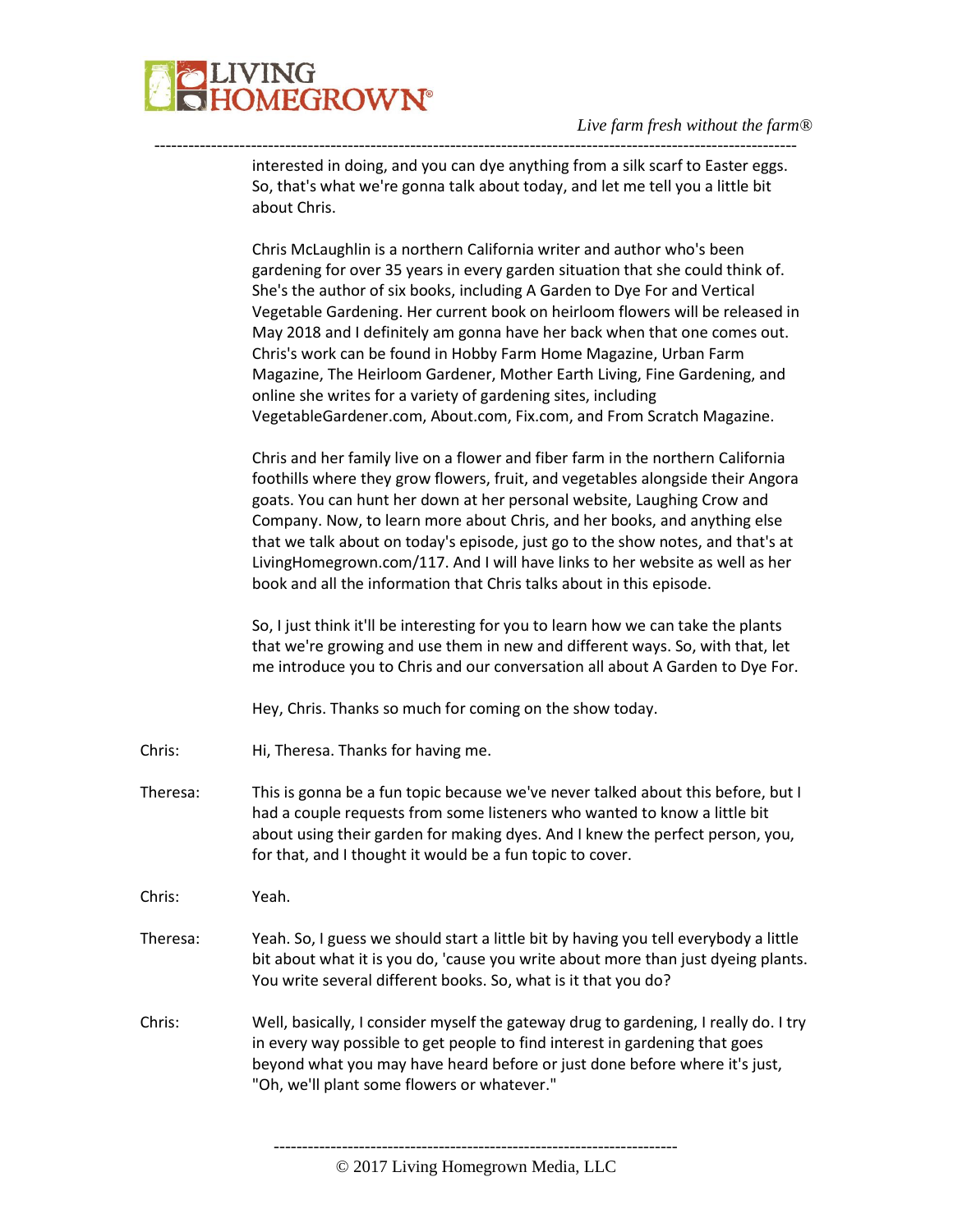## **LIVING<br>HOMEGROWN®**

#### *Live farm fresh without the farm®*

I mean, even young men find this fascinating. In fact, I know several people off the top of my head that are hand-spinners, so they spin fiber in to yarn, and they are avid dyers. So, they love the natural dyes and everything. So, with the plants, I really like to try to encourage people, no matter who they are, no matter what they do for a living or anything, there's different reasons to use plants, because we're really dependent on them, and most people are familiar with using plants medicinally, herbs and things like that, but we can also use them for our crafting. So, that's where natural dyes comes in.

Theresa: That's fantastic, and that's exactly why I wanted to have you on because we all grow a lot of different plants I our backyards, some of us are growing them for food, some of us are growing herbs, but there's other things that we can do with them, and I love the idea of covering some of these other topics. So, this'll be great. So, why don't you tell everybody a little bit about how did you get into the natural dyes in the first place? 'Cause I know you started as a gardener, but how did you get to this place where you're actually doing dyes with your garden plants?

-----------------------------------------------------------------------------------------------------------------

Chris: Well, originally, I'm a crafter anyway, so I kind of had been doing, but in this world, doing things. And when I had seen natural dyes, but I had only really seen them in the case of say like Easter eggs. I had read that like, I mean, oh my goodness, probably 30 years ago in a magazine. I thought, "That is really cool," and I had ripped it out and saved it. So, I knew it could be done. But when I started hand-spinning fibers from animals and making yarns, of course I wanted to dye them. What I figured out was is that even though, oh my goodness, artisans has been using natural dyes since the beginning of time, but the gardeners that I know around me and my garden colleagues, my garden writer friends and all that, none of them were doing it. And I thought, "Well, then, that's so interesting."

> They do all these other things with their plants, and I don't know if they realize that they could also be using them for crafting such as dyeing. So, that's why I wanted to write the book was actually, I was trying to bridge that gap between the gardeners who are growing the plants and their artwork. You know, like I said, the other people that are actually into this and have been into this, artisans, aren't necessarily growing it, but they are buying the dried plants from people or buying extracts and things like that. And I thought, it's so funny 'cause we have them right in our yards and we could be doing it. And so, I just, I wanted to share that with my fellow gardeners.

> So, there are a lot of wonderful dye books out there, but what I found was that nobody was talking to the gardeners. So, that was kind of my reason for writing the book.

Theresa: Well, I love that and I think that you are bridging the gap and maybe we should have you talk a little bit about how you do, you have a lot of animals and you

<sup>-----------------------------------------------------------------------</sup>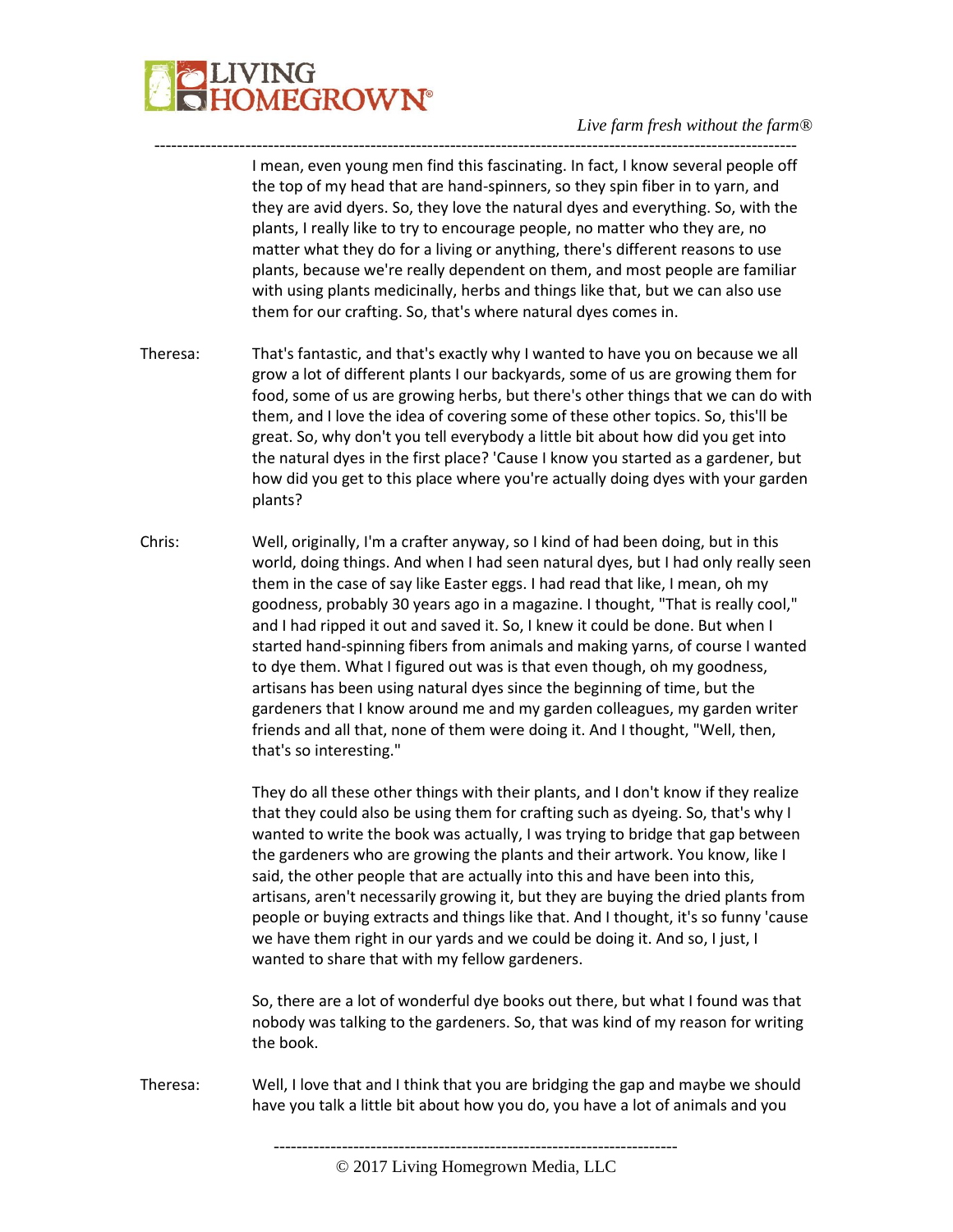

actually do the spinning, you spin your own thread, so this was a natural thing for you to look to your garden to color some of the fiber work that you do.

Chris: Right, exactly. What I, I have this thing I do every year. Instead of doing, you know, on New Year's everybody has this sort of resolution thing. I don't really do a resolution. What I do is I plan out what I'm gonna learn new that year that I have never done before that I want to know how to do. And one year, it was about knitting, and I thought, "Well, gosh, knitting seems like such a great thing."

-----------------------------------------------------------------------------------------------------------------

I'm an avid sewer, so I thought knitting would be terrific to learn. And before I could actually get there, I fell in love with the yarn itself, and I became fascinated with how does the yarn get to be yarn? So, having a farm and stuff and having animals and things like that of course I had been raising and growing rabbits for a while. I knew you could spin it, but never thought about doing it myself. I was showing those rabbits.

So, I started doing that, and then we ended up getting Angora goats and spinning their fiber and selling their fiber to other spinners, and I never did get to learn to knit. I still cannot knit to this day, 'cause I'm so obsessed with the actual fiber. So, now we are a fiber and flower farm and we raise Angora goats for that reason and stuff. And of course, it's so perfect with the flowers. It just all so works together.

So, it's a lot of fun. You can step right outside and you can, you know, you shear your animals. And yes, these animals are shorn. These animals are not killed for their fiber. They stay with us for ever and ever and ever, and my goats are shorn every six months and give us beautiful fiber.

- Theresa: But I love that New Year's resolution thing of doing a new thing, what are you gonna learn this year, I really love that. I'm gonna steal that from you, 'cause I think that's a fun thing to do.
- Chris: Yeah. Honestly, instead of, it's you know, with the resolutions, I always feel like in a way, it almost, I don't know if this makes sense. I don't want to be like negative, but when I say resolution and I think to myself, it's always about losing weight or ... Not that that isn't good, that can be great, and healthy for you, but that's not a positive way to say it. It's just not a positive way to, a resolution, when you're saying, "I'm gonna lose 20 pounds this year," or something, it feels sort of negative, like you're not doing something right or something. So, that's why I like to just something I haven't learned. So, maybe instead of, if I wanted to lose weight or get healthier, I would say something like, "I want to learn about that new style of eating. I want to learn about how that works."

So, a positive sort of resolution where you're learning something new, it is actually making you a more well-rounded person. It makes you grow. So, to me,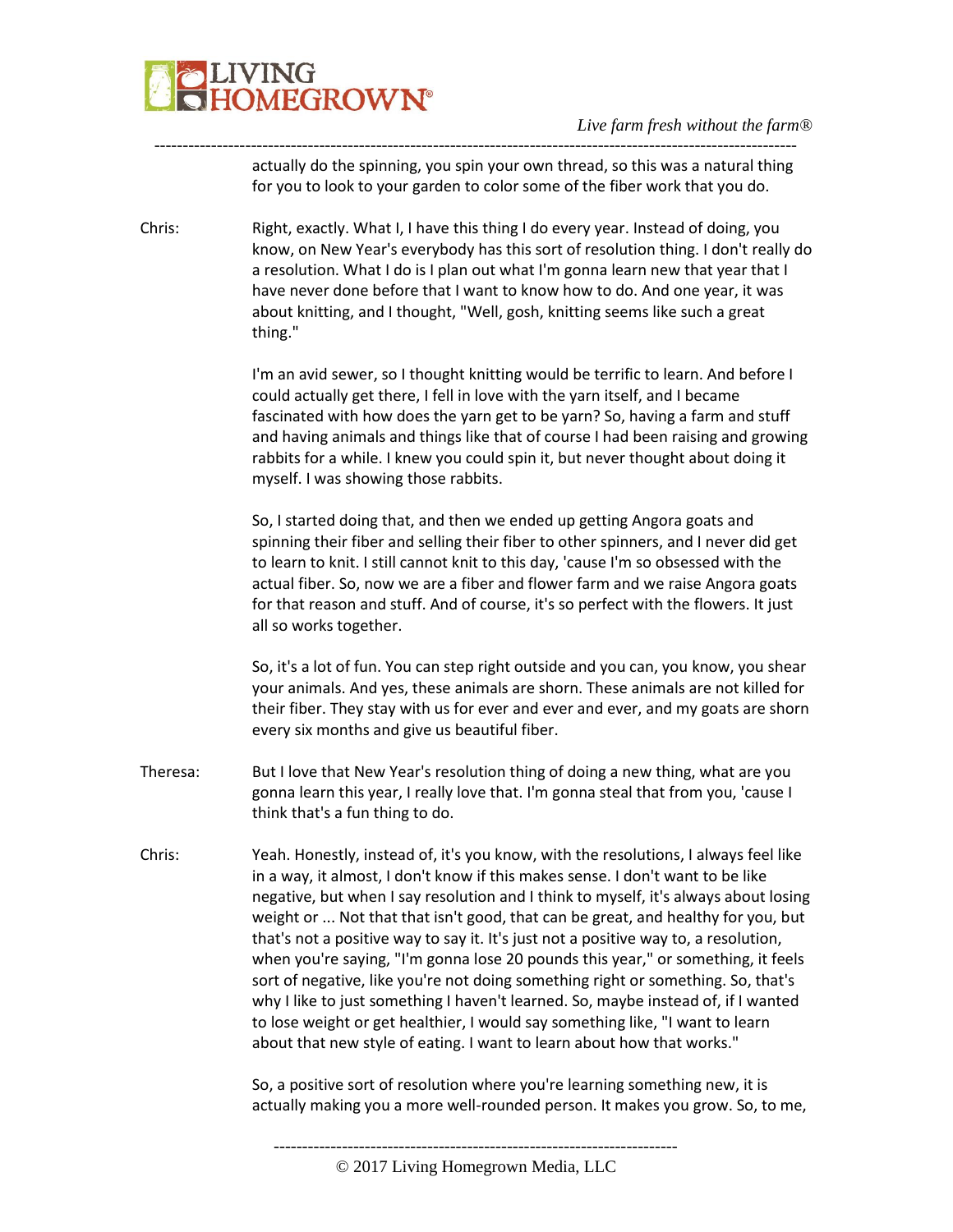

that feels more positive for the year than to say, "I can't have my cookies," or whatever. Anyway, it's just kind of a different way to look at it, I guess.

Theresa: Yes. I love that. Yes. Absolutely. It definitely puts a positive spin on it, and you're so, so right. We're always looking at like, "What am I taking away," or "What am I gonna put myself through?" When we're looking at our resolutions, but definitely having a better, a more positive spin on it is the way to go. So, no, that's why I'm gonna steal it. I think it's a good one.

-----------------------------------------------------------------------------------------------------------------

- Chris: Yeah.
- Theresa: Well, okay. So, we have a lot of things growing in our backyards, and I know that in your book you cover all these different plants that we can use to dye things, but before we start talking about the different plants that we can use in our garden, what sort of things can we dye? Like, I know we can dye the fiber like what you're talking about, but for me, I don't have any animals that I'm shearing and I'm not making thread or spinning, so what sort of things could I dye just for fun? What sort of crafts do people do with dyes?
- Chris: Right. Okay. So, with natural dyes in particular, when you're using something that's an acid dye or something, that's gonna dye everything. But with natural dyes, obviously it really seems logical, they like to dye natural textiles. So, the things that take well with the natural dyes are protein fibers, which are fibers produced by animals. So, that might be sheep's wool, or mohair which is Angora goat, Angora rabbit, Alpaca, cashmere, which also comes from goats, silk, which comes from worms, and felt, which is usually a wool of one of those things. So, all of those things really take the natural dyes really well. It just sucks it right in and you know, really stays, assuming it's a color that stays well. But those are the ones that take to it.

The other thing is is cellulose fibers, which is fibers that are produced from plants. So, cotton, bamboo, hemp, wood, muslin, linen, those are all plant fibers. So, plants dye plants. Cotton is tough. Cotton, it has to sit longer, often has to be treated differently. So, I like to start, when I'm showing people how to do this, I like to start with silk scarves. Silk scarves, they're great. Everybody can use them. They come out beautiful. They love the dye. So, if you're not dyeing something like yarn, which is a wool, animal thing usually, then maybe a silk scarf is the way to go, or even the play silks that kids play with, things like that.

So, those are the best things. Anything that's synthetic, these dyes will not work on. So, you can't take like a blouse, maybe that you have a rayon blouse, it's not gonna work. So, it has to be a natural source.

Theresa: Got it. Got it. Okay. That's good to know. And I love the idea of doing a silk scarf, 'cause that's a great small project if you're just getting into this and testing the waters, so to speak. So, that's a perfect one. Okay. So, if we want to dye

<sup>-----------------------------------------------------------------------</sup>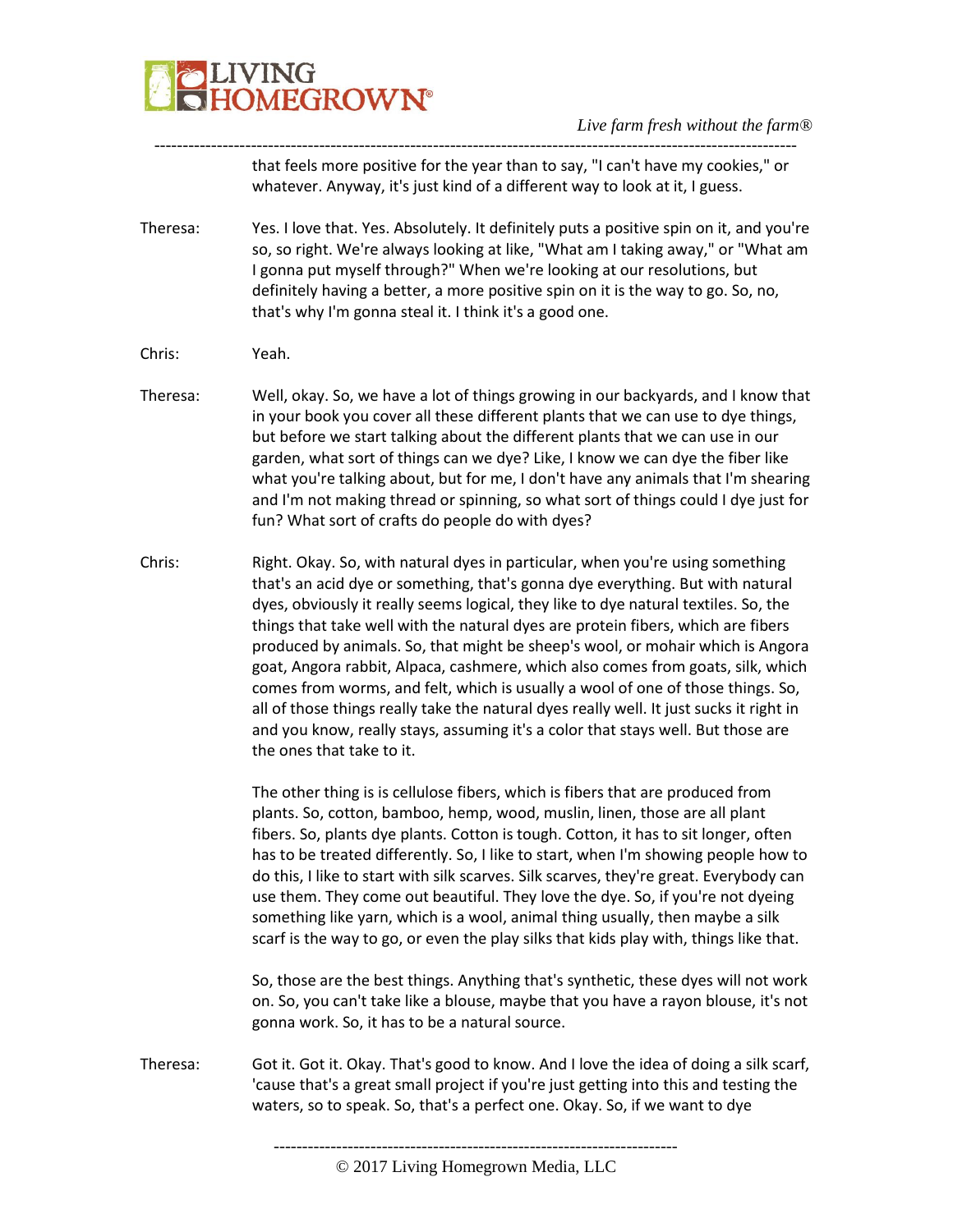# **JVING<br>HOMEGROWN®**

*Live farm fresh without the farm®*

something like a silk scarf or maybe even a piece of linen that maybe we wanted to do something with, or we have some yarn that we want to knit or we want to dye, we can always buy it if we don't have our own animals. So, I guess then we have to look at what's in our garden that we could turn into dye. What sort of plants do we have out there that would work?

Chris: Right. Well, the things that you might have right now that you didn't plant them on purpose as a dye, marigolds are awesome. They're like my favorite because that color sticks really, really well. It's easy to extract, and everybody has them. Well, you know, maybe not in the dead of winter, perhaps, but usually everybody has them.

-----------------------------------------------------------------------------------------------------------------

Calendula's another one, daylilies dye well. You want the spent blooms on daylilies. So, you want them already sort of shriveled and dead. That's where the color comes out of those the best that way. Dark colored dahlias, so wine colored, really deep colored dahlias. Even oak trees. I know you may have, I know I do here in California, have eucalyptus. Eucalyptus trees are fascinating to dye with. They are one of my absolute favorite things. Depending on the eucalyptus species, you get all these great fun dyes. But also like some black walnuts are being harvested, and the outer hull of the walnut, when they're soaked in a bucket and you use that gives these gorgeous browns. So, that's something that sometimes people have access to.

But there's a lot of plants in the garden that people are just growing cutting gardens. Goldenrod, which grows wild here, but a lot of people have goldenrod in their garden, too. A beautiful plant dye. Cosmos work, as well. So, there's a lot of plants out there that you can find.

- Theresa: What about like beets? Are there any vegetables or fruits that we could use not just the plant part?
- Chris: Yes. Right. Okay. So, here's the Easter egg situation we talked about earlier. I want to explain what a fugitive dye is. So, a fugitive dye is a plant dye that, you come out when you first dye whatever it is you're dying, your silk scarf, and it comes out some wonderful color, but what happens is that won't stay that way. The color comes out. It just doesn't stay. Generally speaking, you would want to use fugitive dyes for things like Easter eggs, which makes all of the sense because you don't expect that to stay there, you're gonna eat the Easter eggs.

Play-Doh, for kids, also dye paints. We do little, we boil down these colors to where they're sort of, so the liquid is rich with the color and we can do a little water paints with them. You wouldn't want to be an artist that has to sell that, of course, because that won't stay forever, but it's super fun for kids to work with. And even adults. I have in my book, my daughter-in-law had painted with them. So, things that you don't need to stay are great for the fugitive dyes, and fugitive dyes are things like red cabbage, which is absolutely gorgeous dye. So, it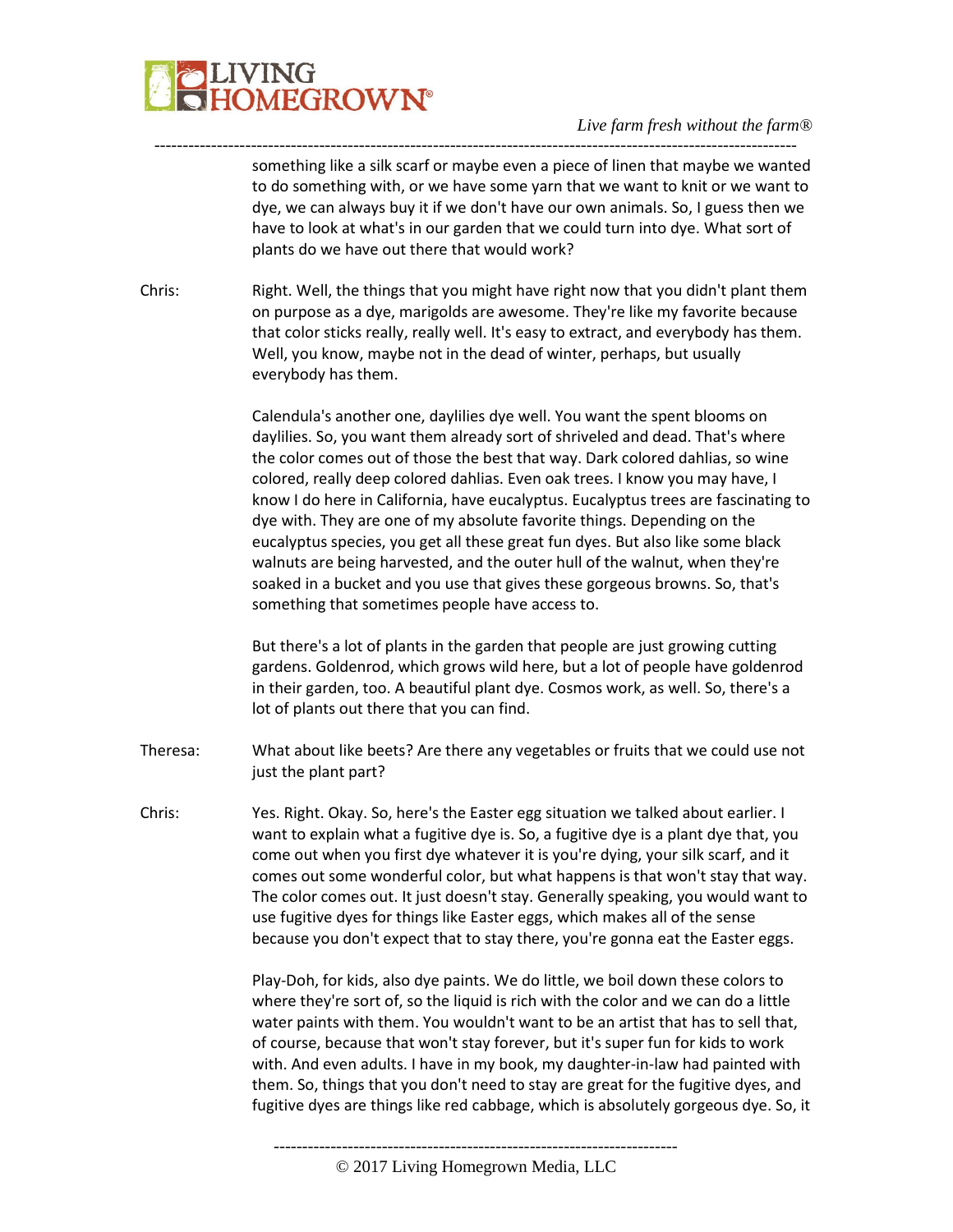

just kills every one of us dyers out there when we can't keep it, but we can't.

-----------------------------------------------------------------------------------------------------------------

Blueberries, beets, blackberries. All of those are fugitive in general. Also, black beans are fugitive. They can yield gorgeous colors, but they just don't stay. Now, I have to add a little thing in there, because god bless the experimenters, lots of times, someone will find a way ... Well, I can't say lots of times. Some times. On occasion, someone will find a way to make something stay longer, and I'm not sure how long they're testing it for, but they indeed have been able to keep things a little longer. So, I just say in general, these are fugitive dyes. Most people won't get them to stay. But I want to say that in case there's someone out there listening that says, "Oh, no, I've done whatever and I still have," well, that could be, maybe something interesting happened that we're not aware of.

But typically, we all know these as fugitives. But I think they're still fun to dye with and they're fun for kids to dye with 'cause they're gorgeous.

- Theresa: Okay. Good. Good. All right. So, if we'd want to do something with like the red cabbage leaves or blueberries, or beets, that's a fugitive dye, something that we would only use and know that the color's not gonna last forever, but doing it in something like Play-Doh would be great, because it's a natural thing and we've made homemade Play-Doh and we don't have to worry about the kids with that and it can be a fun project. But if we want to make a silk scarf that' going to last a long time, that's when we go to things like the marigolds, or the daylilies, or some of the other plants that you mentioned, 'cause they stick better.
- Chris: Right. Exactly. And you know, there is, one thing that is really great, and I literally do this, I embarrass my daughter to death. We'll be at the grocery store and I'm not kidding you, I do this all the time. As she goes to a different part of the store because she thinks I look really crazy, but I got to the produce department and I gather up all of the yellow and red onion skins that have fallen off those onions, and they have to clean them up and throw them away, anyway. So, I gather them all up and when they come ask me what I'm doing, I tell them, but onion skins, that is not fugitive. Okay, those actually are substantive dyes and that will stick. Onion skins, the color is fabulous, it will totally stick. So, that's a really fun one, if you grow onions, then you can use the skins off that. And like I said, another way is just to go to the store and they don't care if you take the skins. They've got to clean it and throw it out anyway. So, that's a great one to use.

And also, I wanted to mention with using the Easter egg dyes and the Play-Doh and the paints for kids, and certainly with the eggs 'cause you're going to be eating them, make sure that the dyes you're using are things like, you know, the beets, the things that you can actually eat. You don't want to do something that you're not aware of if you can ingest it or not. You know what I mean? So that the kids, if they put the Play-Doh in their mouths or whatever, and you're gonna eat the eggs. So, I just want to make that clear. Always dye with something you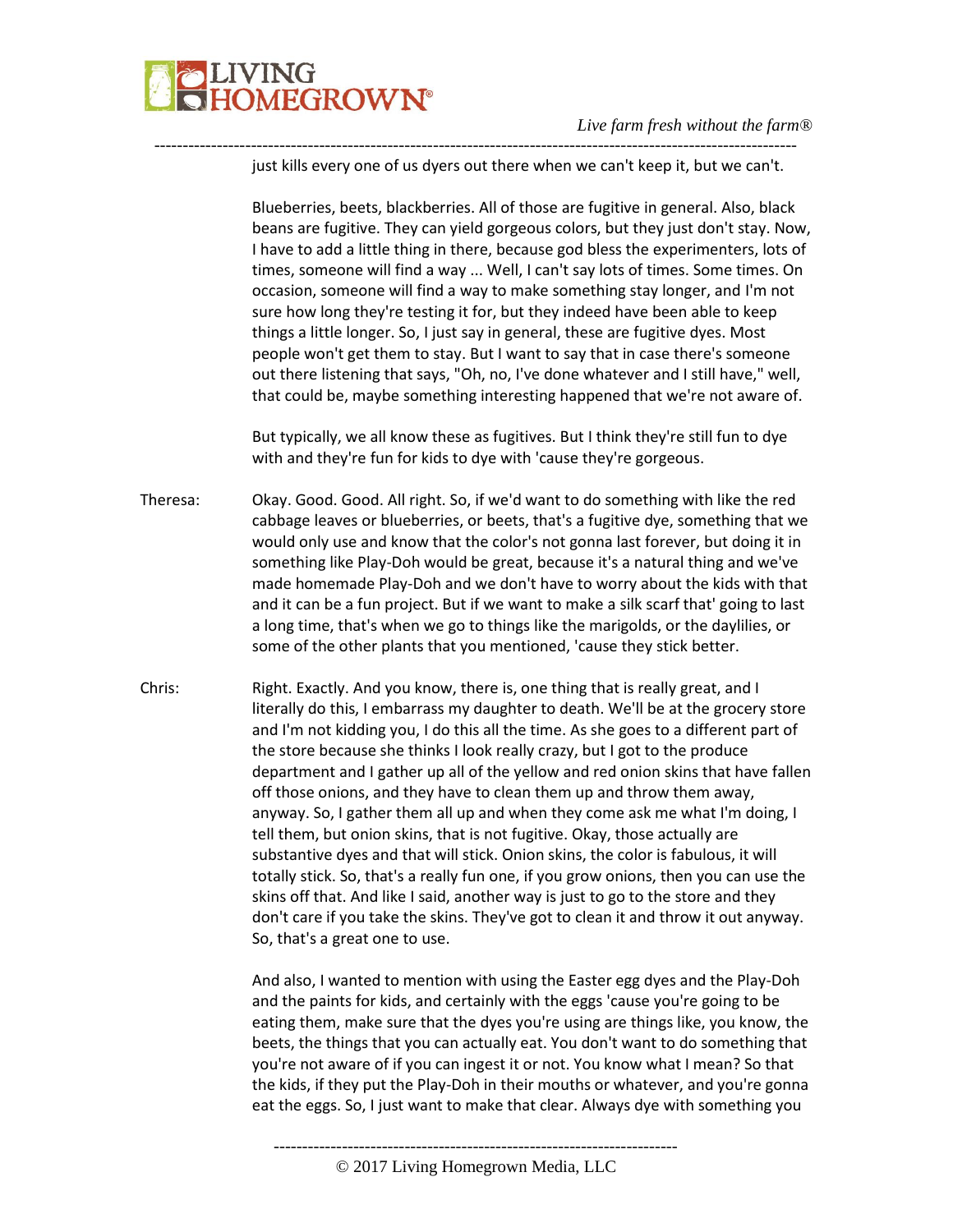

now is edible when it comes to stuff like that.

Theresa: Yeah, when you're working with kids, absolutely. And on the onion skins, 'cause I have done the natural dye Eater eggs, which is a fun thing to do, especially when you have kids, that's when I did it, and also when I was younger, my mother and I did that. But when you use the onion skins we should say what color. Isn't it kind of a golden-y color? I can't remember.

-----------------------------------------------------------------------------------------------------------------

- Chris: It is. It's usually, you know, lots of times I blend the red with the gold. I don't separate the skins. So, yeah, I usually get like a, it's a goldish red. Sometimes it's more gold. It kind of just depends. And of course, you can always modify colors. If we want to talk about modifiers and mortants a little bit.
- Theresa: Yeah.
- Chris: Okay. So, a modifier is, let's say you did your onion skins, you boiled it down, you've got your dye bath. And what you could do is you could add something to actually change that original color. So, you could use like washing soda, you know, and it actually changes the pH. So, it will change the color. So, what I like to do is sometimes I'll use that originally dye bath, I do something where I actually, and everyone's done this with tie-dye. I'll take the scarf and I'll tie it all up with rubber bands. I'll put it in that dye bath, and then after it's been in there for like an hour floating about, then I take it out and then I go ahead and add washing soda or baking soda, or something to it to change that pH, and I change the color, and I wrap more rubber bands around it to kind of hide the original color from this new dye, and I drop it in and then I've got two different colors from the same dye bath.

So, that's a lot of fun. When you modify these colors, you can have just one plant or you could get three or four different colors depending on what you've done with the bath. So, that's always fun, just playing with one color, but modifying it. Mortant actually helps the color attach to whatever you're dyeing. So, you don't have to do that with everything. With walnut shells and onion skins and those guys, their natural mortant, the tannins that are in, that acts as a natural mortant, so you don't really have to do anything with a scarf beforehand, but I like to do it anyway because no matter what I dye with, I know it'll make things a little brighter and stick a little better. So, mortants are usually, like I use alum. You can use any metallic compound. I do like to use iron. Some people use copper.

I haven't really played too much with those things other than iron, because I don't use a lot of heavy metals. So, I'm not super into it, although the iron, I got to tell you, that makes things just crazy beautiful. But I use alum to actually bind, you know, help bind the colors to the fibers. And also in terms of say like irons, sometimes something that is a mortant like iron can also be a modifier. So, what that means is not only will it help things stick, but it's going to also

<sup>-----------------------------------------------------------------------</sup>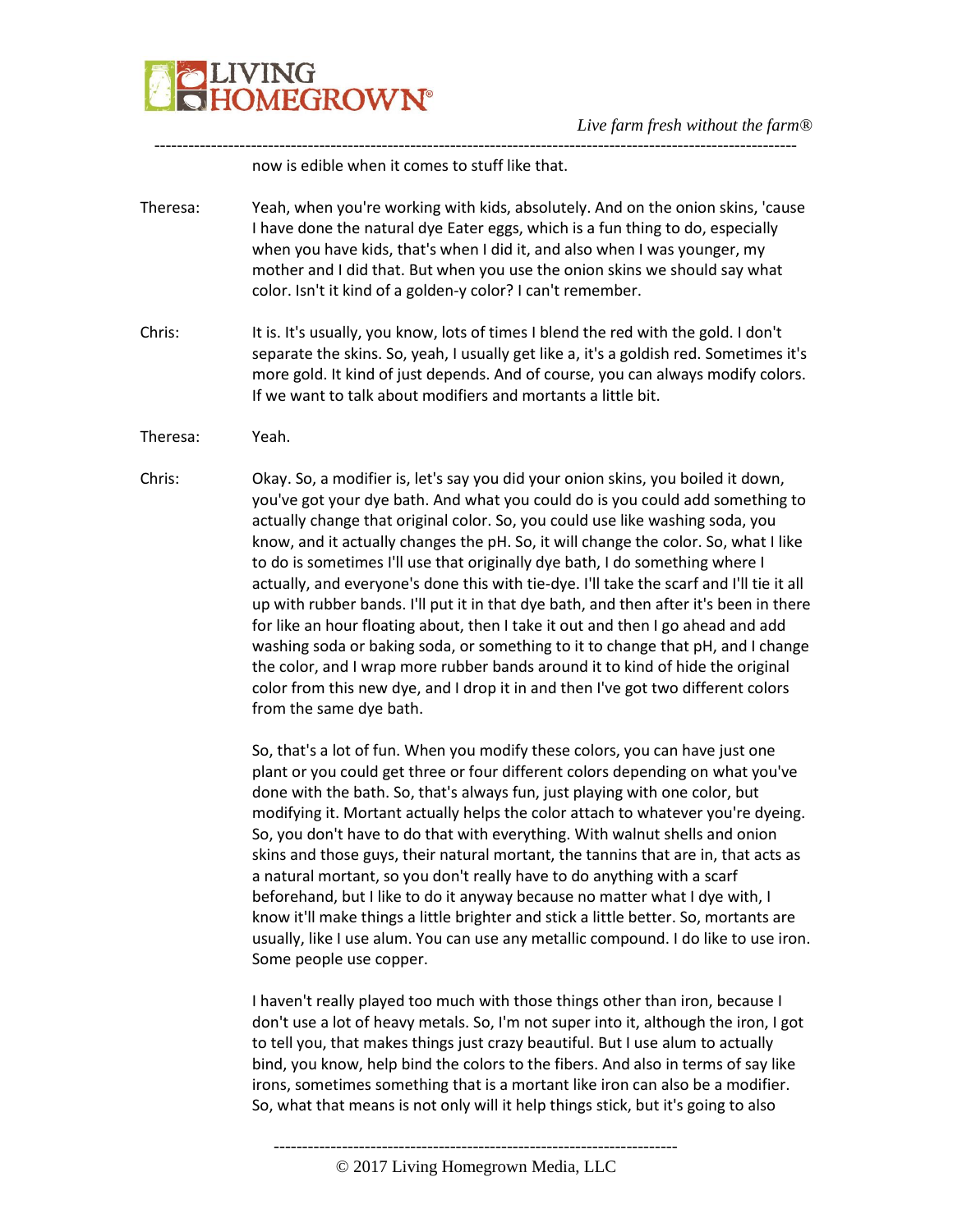

---------------------------------------------------------------------------------------------------------------- change the color. And you would want to know that, because alum won't do that. If you just use alum, like you find at the grocery store, to soak your scarf in beforehand, it will not change the color. It might brighten things a little, but it doesn't alter that color in the end the way an iron one would.

So, it's really fun. It's all about experimenting. It's a lot of fun to do, actually.

- Theresa: It's kind of like a mad science experiment. So, it sounds like a lot of fun.
- Chris: It really is. It really is. It's like science and it's cooking. Really, it's cooking and science and it's all kind of, yeah. It's very fun. It's like a laboratory.
- Theresa: Okay. Cool. Well, so, when you're talking about things like alum and iron, so, let's talk about alum. Where would someone find something like alum? At the grocery store?
- Chris: Yes. You actually can find alum on the spice aisle at the grocery store.
- Theresa: Okay.
- Chris: I'm trying to think. Where I usually get, I get bigger amounts of alum for a little bit cheaper, you know, because you're gonna be using it and all that. I order from Dharma Trading Company here in California. They are fabulous. They have all things dye. Everything, I mean the scarves are there. And they're very inexpensive. It's really easy to just go there and find a bunch of stuff and just play with them. They even have natural dyes there, too, that have been extracted or dried from plants that you can get if you don't have them in your yard.

So, basically alum is potassium aluminum sulfate. So, I just order it in bulk, but I've also gone right down to the grocery store and grabbed it off the shelf, because it was just fast at the moment.

- Theresa: Okay. So, I'll definitely have a link to the Dharma Trading Company in the show notes so that people can go there, especially since that's a great place to get the silk scarves, that works out really well. And then when you're talking about iron as a mortant, or even as a modifier also, I know in your book, you talk about how people create the iron mortant. So, they take something iron and put it in like a bucket, right?
- Chris: Yes, that's exactly right. So, what I do is I get a bell jar, those big giant ones. And now I don't remember, I'm trying to think what was it, what size it was, but they're huge, and what I do is I put, I get an iron object. My case, I often have chains around here. So, I was literally, a rusty chain, and I put that in the jar, and I add one part vinegar to two parts water. And it doesn't matter how much, just as long as you do that. And I just put the lid on and I set it outside. And in a

<sup>-----------------------------------------------------------------------</sup> © 2017 Living Homegrown Media, LLC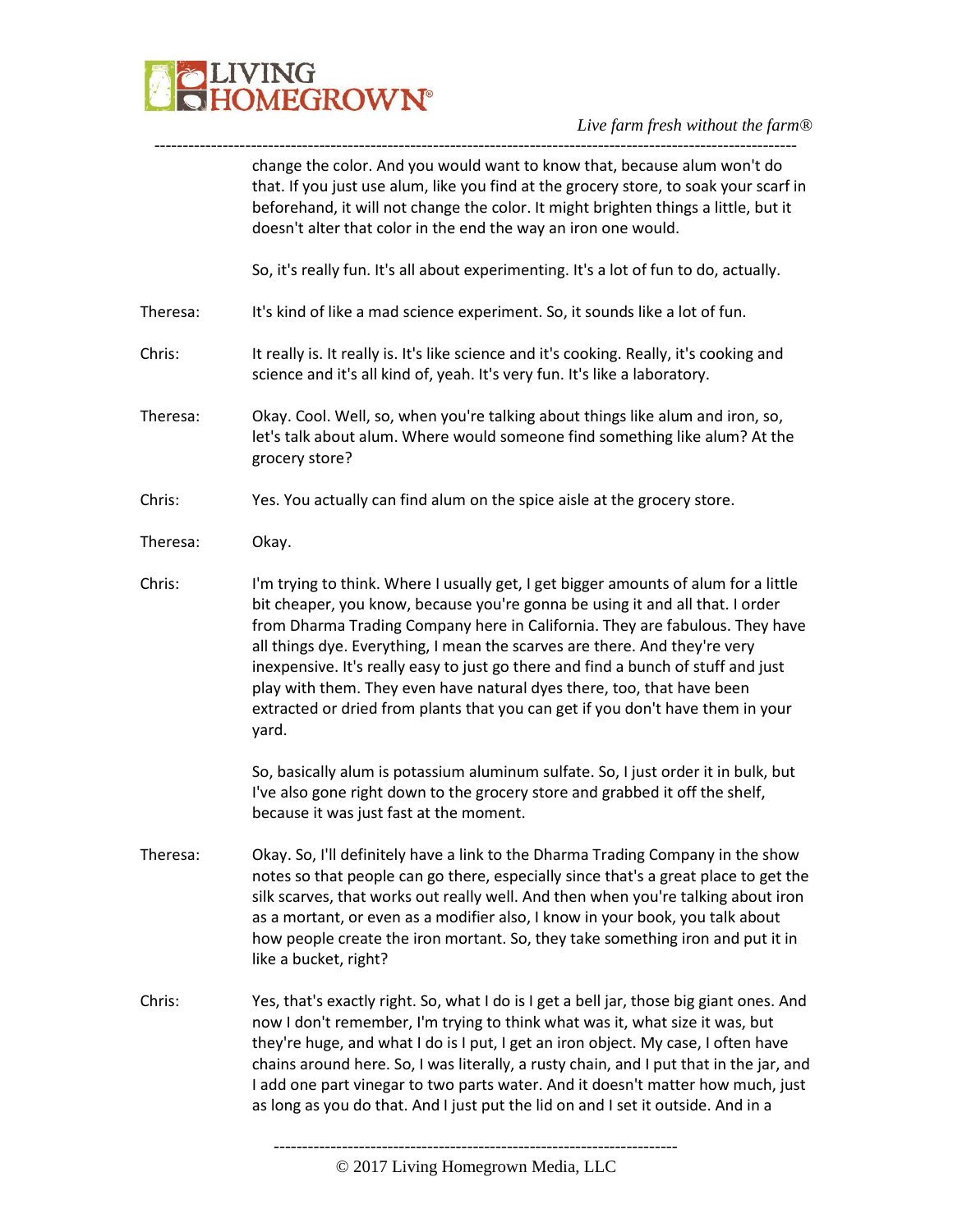

week or two, the solution turns sort of orange-y or whatever, and it's ready to use. And it can be used, like I said, as a modifier or a mortant, but remember, if you want to use it as a mortant, it will change the color.

-----------------------------------------------------------------------------------------------------------------

You're not going to be able to say, "I want it to stay this color, but I want to use this as a mortant". It's like, well, it's gonna mortant it to its own color. So, you wouldn't want to use it for that, you want to stick with the alum. But this makes, when you use iron mortant, it is really beautiful. It changes colors, it gives you all kinds of greens and things that you weren't getting before. So, it's very fun to try.

- Theresa: Okay. And it's super easy because you can just find a rusty chain and create it yourself, so we don't have to go try and find iron in the grocery store, which we probably wouldn't. So, that's all, I wanted to make sure everyone knew that they could create it, 'cause I thought that was kind of cool when I saw that in the eBook, I'm like, "Oh, I can make my own." So, very nice. Okay. So, then let's talk a little bit about one of the other terms you used in the book, which people might not be familiar with, and that's colorfast. We've kind of talked about it when you talked about fugitive colors, things that don't hold their color, but what is a colorfast color?
- Chris: Right. So, when we talk in terms of colorfast, people will often ask that, they'll dye something and they'll share it with someone and they'll say, "Well, how colorfast is it?" And when they mean that, they mean how long is the color staying on there, not just after you wash it, but once it's exposed to the light for a long time. So, some things are more colorfast than others. They're not necessarily fugitive. They're not necessarily gonna just wash away. But after some time in the sun, they fade from their natural color. It's not always bad, by the way.

It's sort of, I heard somebody say, I don't know who it was. Probably some famous dye person I look up to. But they said something about, and I thought this was really nice, they said something about how the colors in your garden even change, your plants change. You know, you get this little bloom, and it's starting to bloom, and it's looking a certain way. Then it opens up part way and it's like glorious, and then it opens all the way and it's sort of fading but then the birds are eating and stuff, and it's beautiful in its own way. And it's sort of the same way with some of these that start to fade. They fade beautifully. They don't always, while you don't want something that's gonna wash out quickly, that seems sort of not what we want, obviously.

But as something slightly changes, that isn't necessarily bad. Really it's just about light-fast, so how long it retains its color after being exposed to light, and wash-fast. So, and these colors might be really good at one and not at the other. They might not really wash out, but with a lot of sun, they start to fade. So, that's basically what they're talking about, is how long it sticks.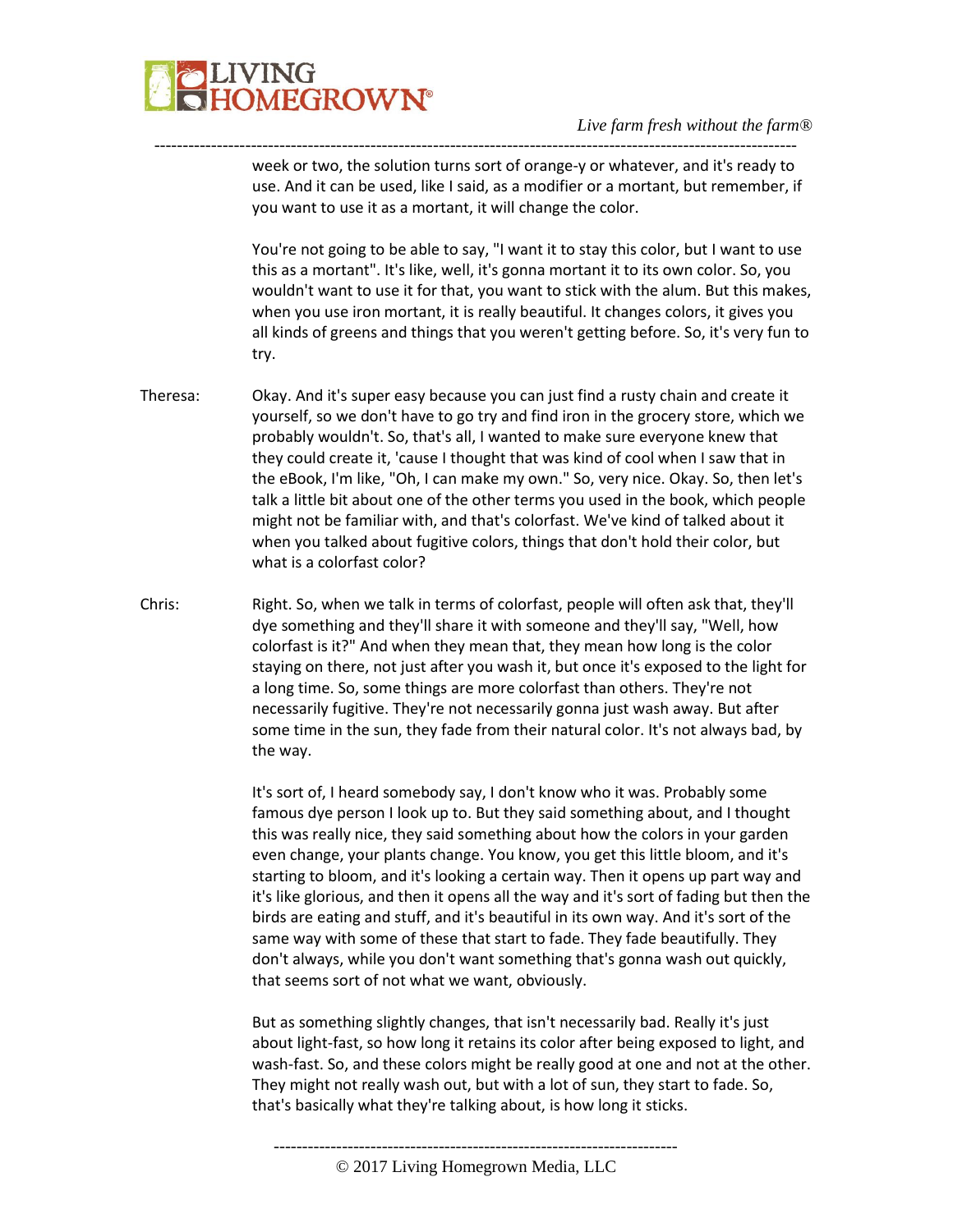# **LIVING<br>HOMEGROWN®**

Theresa: Okay. Okay. Important to know. That's really good. So, when we're looking at things in our garden that maybe we want to try to turn into a dye, maybe we want to do a scarf or some Play-Doh, or even some Easter eggs, or something just really simple, what would be the steps? Like, could you walk us through a real simple dye? You don't have to give all the details, but just a basic overview of how this works so that it, 'cause I know every dye's a little bit different, so I was just kind of thinking we should walk through what is involved in making a dye.

-----------------------------------------------------------------------------------------------------------------

Chris: Sure. Okay. So, to create the dye bath, so let's say with marigolds, because it seems like there's, when we plant them, we have an abundance of them, so snapping off their little heads doesn't seem to bother people too much. By the way, when you start gathering these flower heads or, by the way, it's not just flower heads. You could do leaves or stems. But when you gather those flower heads up, you could also pop them in a Ziploc bag in the freezer. You could also let them dry up and use them once they're dried. It's really fun. You just keep gathering up these plants and letting them dry up, pop them in a jar, and use them as you need them.

> I tend to use the fresh ones just because that's when I'm always thinking about it. They're fresh and they're blooming, so I'm always grabbing them. But anyway, so you go outside and basically how many, I don't measure a whole lot. What I do is I figure it's sort of a ratio of one and one. So, however much that scarf weighs, which isn't very much, is about the same amount of flower heads I'm gonna use. I just have this giant handful of these marigold heads and I have one little silk scarf. And it's really simple to do a basic dye bath, because basically, and you can separate the flower heads, you know from the green bits, or you can just leave them. I usually leave them. I am lazy. So, I do as little as I have to do.

> You want to put them in a non-reactive pot, and what I mean is don't put them in an iron pot. Things like that, obviously iron is gonna cause a reaction and may change your color, so I use a stainless steel pot. You could also use glass. So, I fill it with about three times as much water as I have in plant material. So, you're really, the idea is to let that scarf be able to float around in a bath once it's created. You don't want it to be like pressing towards the bottom. So, I make sure I have plenty of water in there. And then I put the lid on the pot and I bring the bath to a boil, and as soon as it's boiling, I turn it down immediately and I let it simmer.

> And it's about an hour. And you know, with marigolds, your house will not smell bad, but I will not promise you that on everything else. It's like, "Wow." Sometimes you're like, "Oh, my goodness". So, I mean, you want to talk about the mad scientist thing, this is so fun. I have these tables outside, these wooded tables, and then I have one of those camping stoves, and I have my dye pots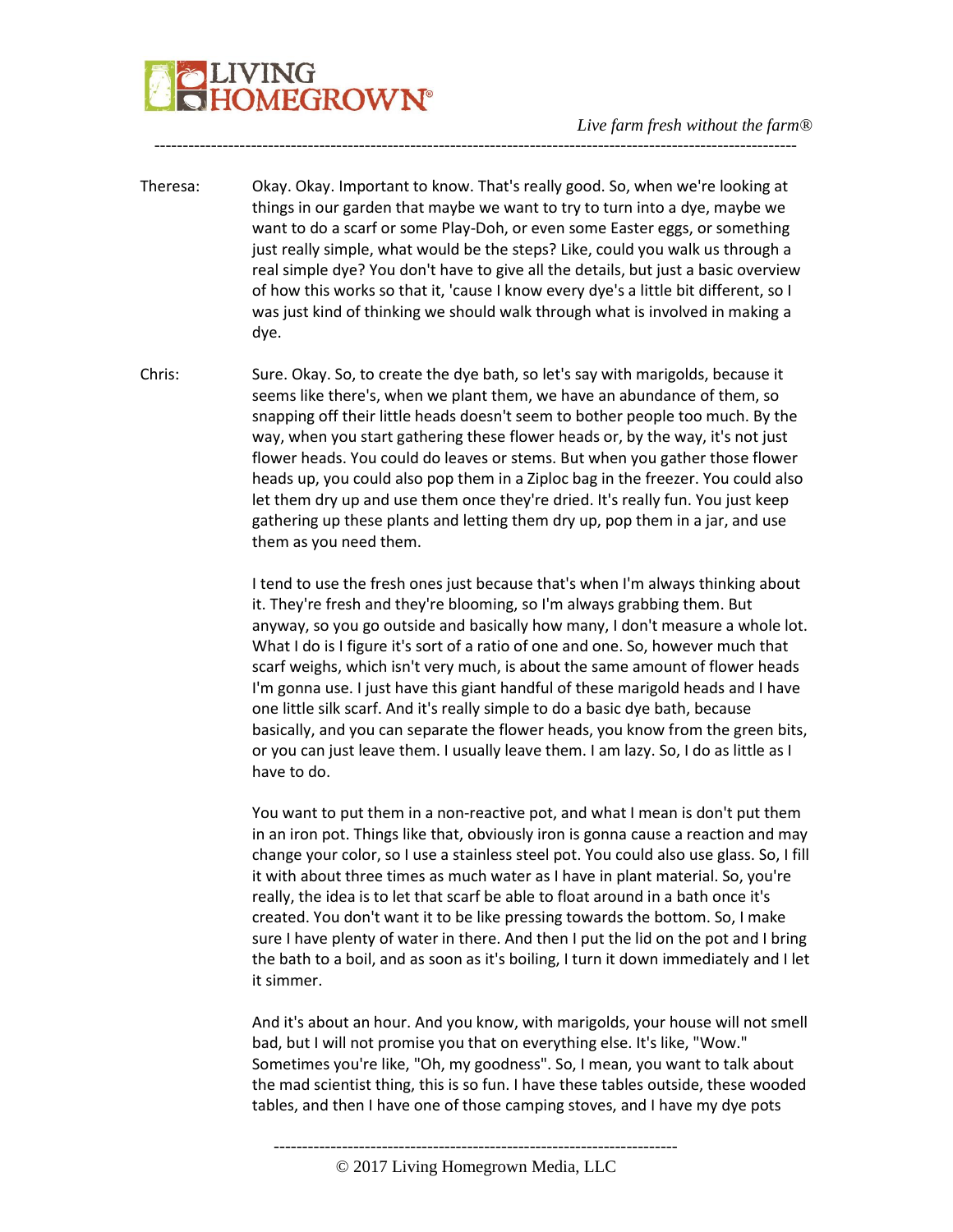

outside, and it is like so cool. It's like you're cooking outside. So, you get your plants from the garden, you literally can see the plants that you've put in your pot. It really feels mad scientist. It's very fun.

-----------------------------------------------------------------------------------------------------------------

But that way, I have so much air circulation that it's not gonna get overpowering. The marigolds really don't get overpowering, but other things might. So, outside is way more logical to do this. Anyway. So, we let it simmer for about an hour, and then what I do is I take my strainer and I pour all those marigolds, I pour it from one pot to the other so that I'm straining out the marigold leaves, and then I just have the bath left. And then you would add the scarf to the bath. Your scarf would already be wet, by the way, and I'll explain why that would happen.

So, you just add it to the bath and you let it simmer. I usually let it simmer for about 30 minutes. Some people do it a little longer, you're gonna get a deeper color, but honestly the color comes very quickly. And then I just take it out of there with the tongs and I rinse it under some warm water. I kind of keep things around the same temperature a little bit just so I'm not shocking the fiber or the fabric. And then you're ready to go. And usually, there's no way your bath is done. You've still got dye in there. So, we call that an exhaust bath.

So, oftentimes, we'll take other things, now you're running around your house grabbing whatever you can that's natural and throwing it in the pot so you can dye that, too, and of course you'll get less and less color, but it's just a different color. And most people do that, they exhaust the bath from the color. What I like to do with anything I'm dying beforehand is I always like to mortant. That was I don't have to even think about whether it's gonna stick well or not, I just know it's already ready to go.

So, in my mortant, what I use is I use not only the alum, I also like to use cream of tartar, which is obviously at the store as well. You don't have to, but I like it because it makes things a little bit brighter. So, what I do with the scarf beforehand is I kind of get a, again, I don't really physically put it on a scale and weigh it. But I have before, so I have a general idea. So, the idea is to do about 10% alum per the weight of your fiber. That's not very much. It's like an eighth of a teaspoon or something. And then about 5% of the cream of tartar.

And I fill a non-reactive pot, again, like stainless steel. I fill that with water, and then I put my fibers in there, and then I add the alum and the cream of tartar to it, and I raise that just to a simmer. And I don't know, I let it simmer like 30 minutes to an hour, whatever, I want it to really get inside, in between the fibers if it's something that is woven. I just really want it to get in there, and then it's ready to dye. You could literally take it right from that pot and put it in the dye bath. There's nothing else you have to do. I hold it up with tongs, and of course I let all the water drip off it first.

----------------------------------------------------------------------- © 2017 Living Homegrown Media, LLC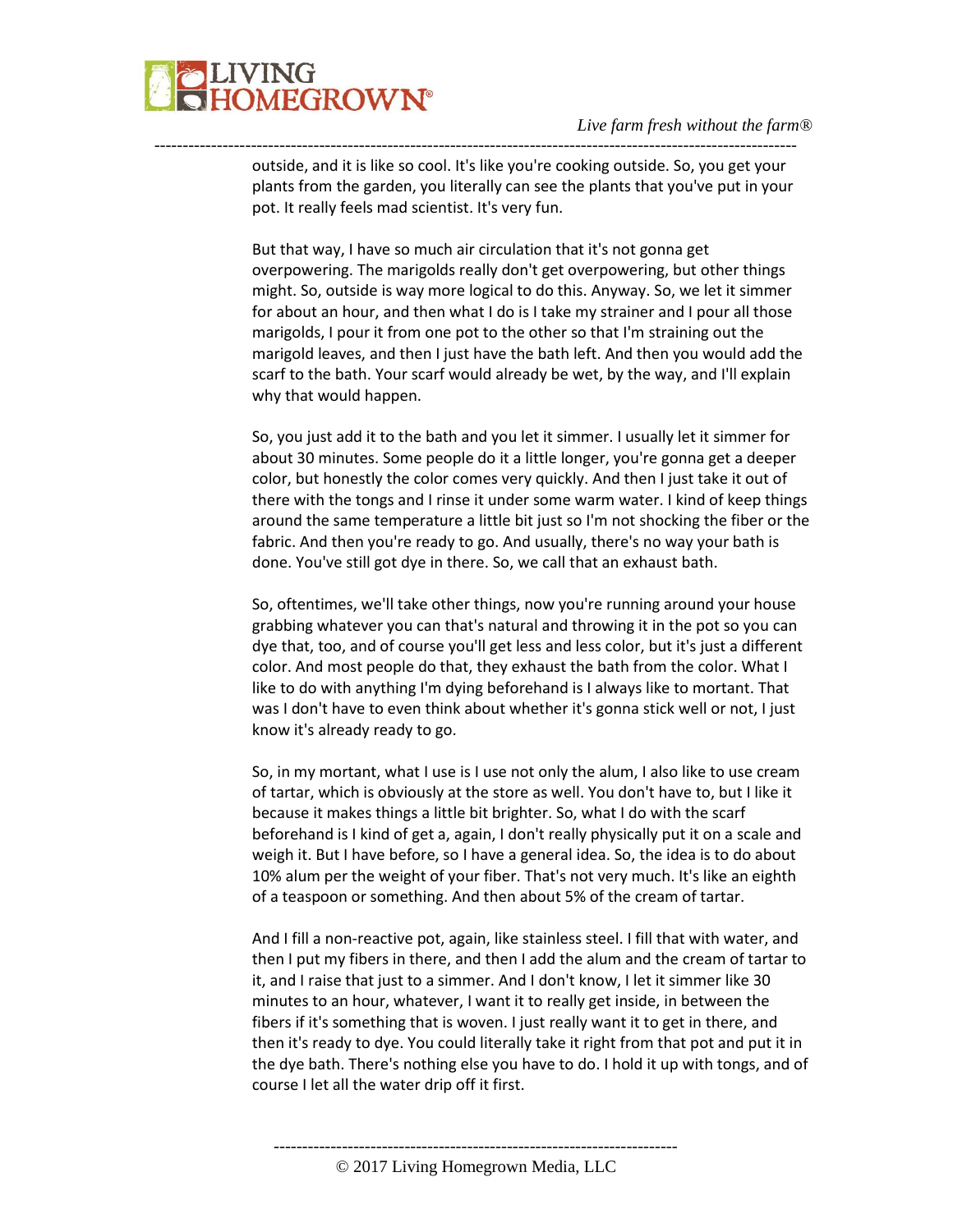

But that way, it's just ready to go. If you didn't want to mortant it, you don't have to, but you certainly want it completely soaked, so again, you would want to put it in sort of a low simmer on the stove with water or somewhere where it's been sitting and soaking up water for quite a while, because then you're gonna make sure it's gonna be evenly dyed.

Theresa: Okay. Okay. So, the most important thing is to, first of all, whatever it is you're going to be dyeing, the most important thing is to make sure that it's wet, but if you want to, you can make this mortant bath, and that will just make sure that the dye is going to stick to whatever it is that you're dyeing. So, you can make this mortant bath with 10% alum and 5% cream of tartar, and let your object soak before you put it into your dye bath that you've treated and boiled it for 30 minutes.

-----------------------------------------------------------------------------------------------------------------

- Chris: Right. Exactly. And you know, like I said, sometimes you don't really have to do that at all. I don't want people to think like they have to go get this and do that. They don't. You could do a marigold dye bath without that. It would be fine. Same with the onion skins and things like that. Lots of things will stick without it. I just like to do it 'cause then I, sort of a guaranteed and I'm not surprised later if something doesn't stay, you know, very well.
- Theresa: Got it. So, it's kind of like your insurance policy?
- Chris: It is. Absolutely. Yep.
- Theresa: Okay. Good. All right. So, we take our silk scarf. We get it wet, or we prep it in the mortant, and we have created our dye bath. We soak it in the dye bath, boil it for 30 minutes, and then do we just take it out and let it dry? Is there any treatment we have to do to it after it's been dyed?
- Chris: Well, first I just want to throw out there that you wouldn't actually be boiling it, it would just be lightly simmering.

Theresa: Okay. Sorry.

Chris: Lots of times with, yeah. No, that's okay, and the reason why I want to mention that is because some of the dyes, it actually changes the color to raise the temperature too high. So, that's why I thought I'd mention that is it actually might be kind of shocking, like "What happened?" It's like, "Well, it was boiling and it can't be boiling."

So, just want to throw that out there.

Theresa: Okay.

Chris: But yeah, what I do is I take it, I always take it out with tongs and also, have to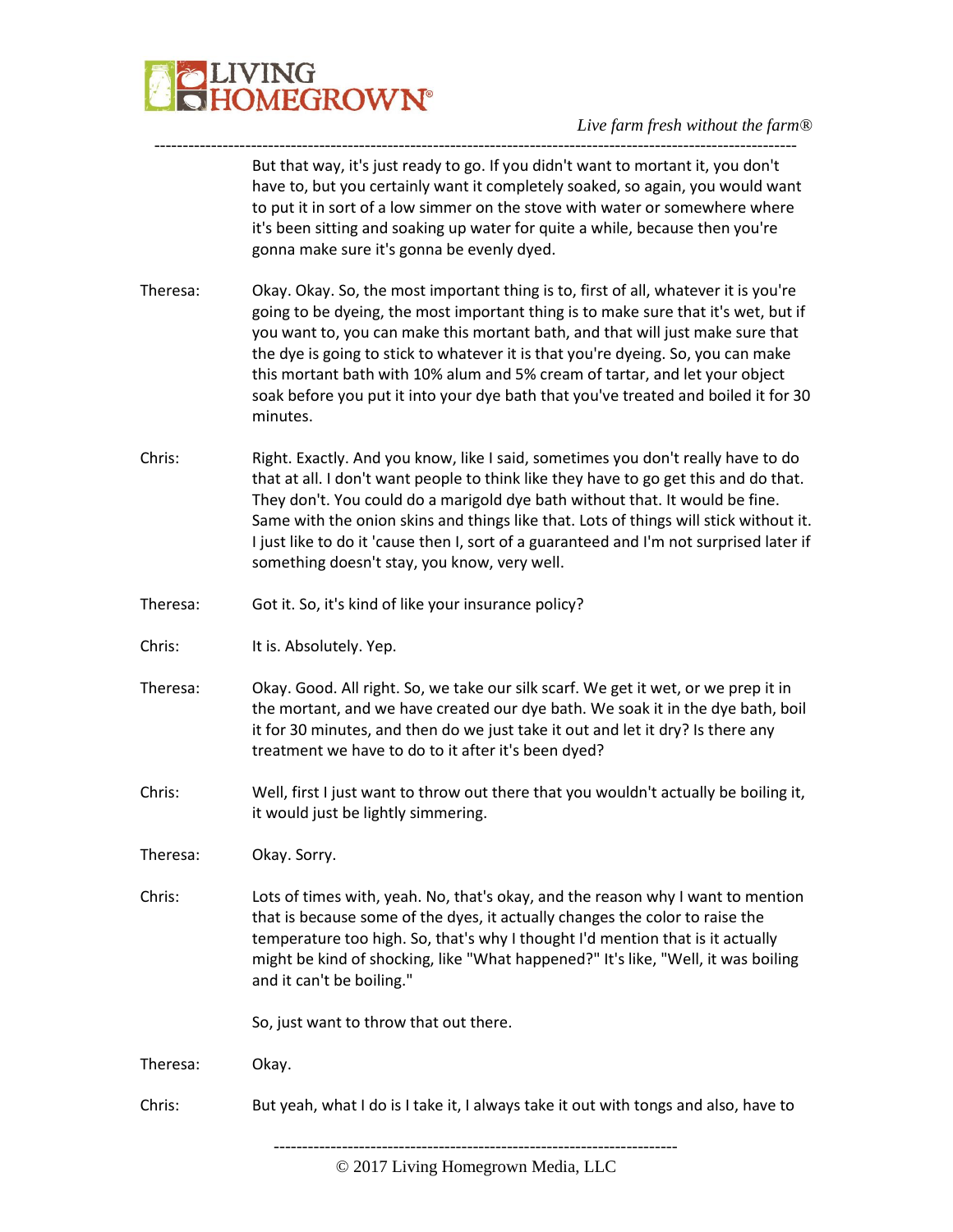## **LIVING<br>HOMEGROWN®**

#### *Live farm fresh without the farm®*

tell you this, don't ask me how I know this, but when you want to see how things are going and you lift the lid, do not stick your face over that immediately when you lift the lid. Because all this steam comes out, okay? So, it's like, if you want to take a peek, you can. But lift the lid, let the steam out, then look, because I learned a lesson. So, what I do is I take it out with tongs and then I rinse it under warm water in the sink. Just warm. I mean, obviously it's not gonna match the temperature, but I just kind of like It to cool down slowly.

-----------------------------------------------------------------------------------------------------------------

And then, yeah, in the case of if it's free floating, you can just rinse it off, if it's free floating in the dye. You know, rinse it off and you just hang it to dry somewhere that isn't in the direct sun, that's in a nice area with a lot of, you know, I don't want to say a breeze, but you know, good air circulation. And it will dry very quickly and you'll have this scarf and then in the case of when I tied them up with rubber bands, which is super fun, 'cause it comes out in its own little crazy way, then I just snip the rubber bands off and then rinse it and hang it up to dry. And the silk dries really quickly, so that's nice.

- Theresa: Nice. Okay. So, that's fantastic. So, this really isn't difficult, and there doesn't really seem like there's a right or wrong way to do it. That's what's fun about it is that you can experiment, which is great.
- Chris: Absolutely. And you should experiment, because you'll find different things. I have to tell you what happened with my black bean experiment. That was really fun. I had always heard, several years ago, I had heard about dyeing with black beans, that it would give me this beautiful blue. Blue was always the holy grail of everything.

Anyway, I thought, "Here we go. I'm gonna do this black bean dye." So, I did my black beans, I did what they had said, put it in a bowl, let it soak for about 24 hours. I wouldn't go much longer than that 'cause I don't know if you've smelled beans after they've been longer than 24 hours, it's pretty bad. So, anyway, I did everything they told me to do, took the fabric out, and it was lavender. And it was pretty. I mean, I thought, "Well, this is a nice color, but this is nothing like what they said." I couldn't figure it out. At the moment, I had no one really to ask.

so, then I thought maybe it was my bowl or pot, maybe had changed the color. But I was using stainless steel, so that wasn't it. So, then I thought to myself, "Maybe my water is on the acidic side." 'Cause I don't normally go around testing my water, although you can. So, I literally opened the cupboard up and grabbed some baking soda, and I sprinkled that because that is alkaline, and I sprinkled that into the dye bowl and bam. Turned blue. And I stuck another scarf in there, and that was completely blue. And so, it was just fabulous, because I learned on my own what I needed to do to alter that color, where I might've went wrong. And I didn't really go wrong, but the fact is my water happened to be on the acidic side. So, this is what it gave me.